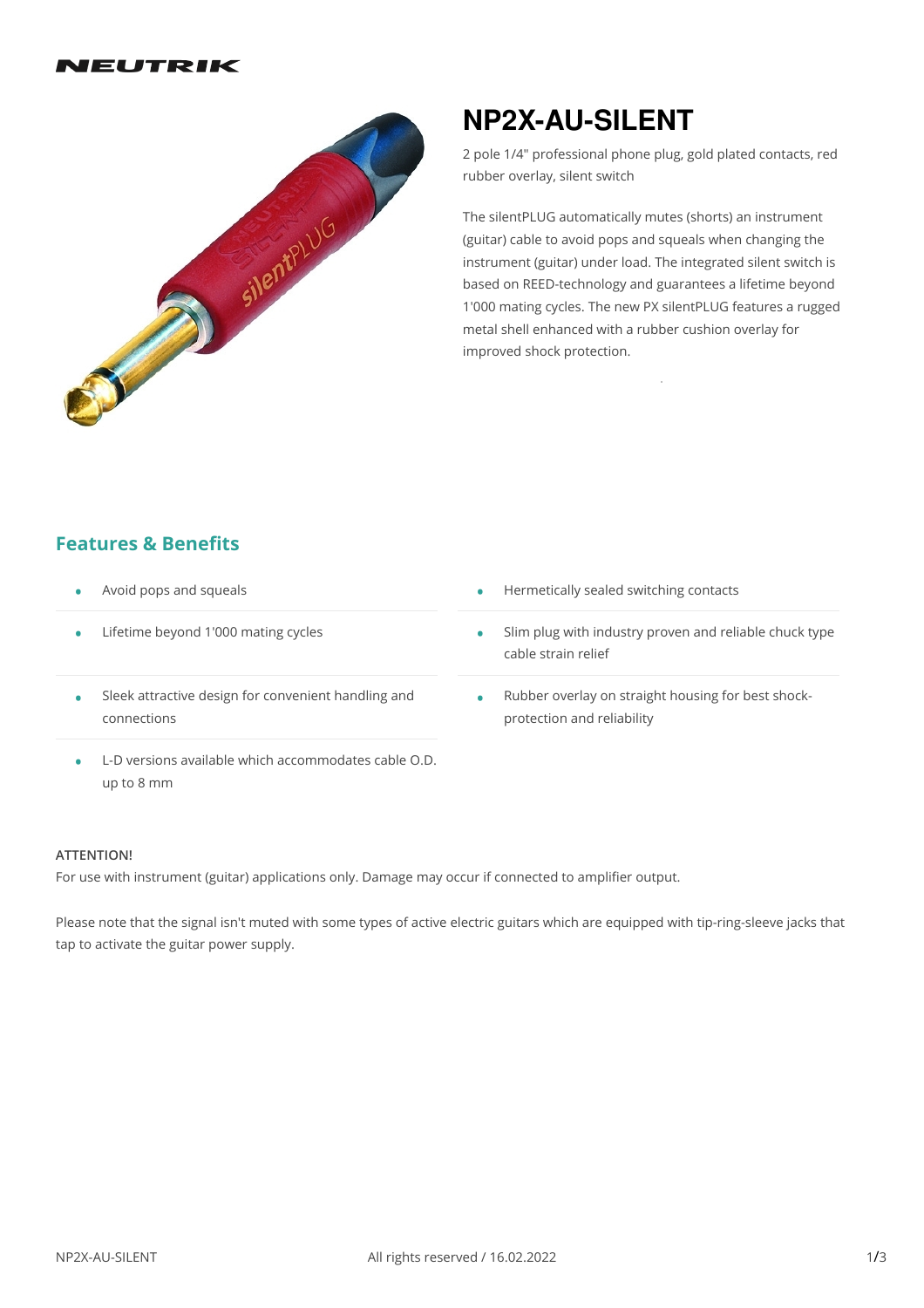## **NEUTRIK**

## **Technical Information**

| <b>Product</b>         |                |
|------------------------|----------------|
| <b>Title</b>           | NP2X-AU-SILENT |
| <b>Connection Type</b> | Plug           |
| Gender                 | male           |

# **Electrical**

| <b>Contact resistance</b> | depends on mating connector $m\Omega$ |
|---------------------------|---------------------------------------|
| Dielectric strength       | $0.2$ kVdc                            |
| Insulation resistance     | $>$ 2 GΩ (initial)                    |
| Rated current per contact | depends on mating connector A         |
| Rated voltage             | < 50 V                                |

| <b>Mechanical</b> |                      |
|-------------------|----------------------|
| Cable O.D.        | $4 - 7$ mm           |
| Lifetime          | > 1000 mating cycles |
| Wiresize          | $1 \text{ mm}^2$     |
| Wiresize          | 18 AWG               |
| Wiring            | Solder contacts      |

| <b>Material</b>        |                            |
|------------------------|----------------------------|
| <b>Bushing</b>         | Polyacetal (POM) + PU      |
| <b>Contact plating</b> | $0.2 \mu m$ Au             |
| <b>Contacts</b>        | Brass (CuZn39Pb3)          |
| <b>Insert</b>          | Polyamide (PA 6.6 30 % GR) |
| <b>Shell</b>           | Brass (CuZn39Pb3)          |
| <b>Strain relief</b>   | Polyacetal (POM)           |